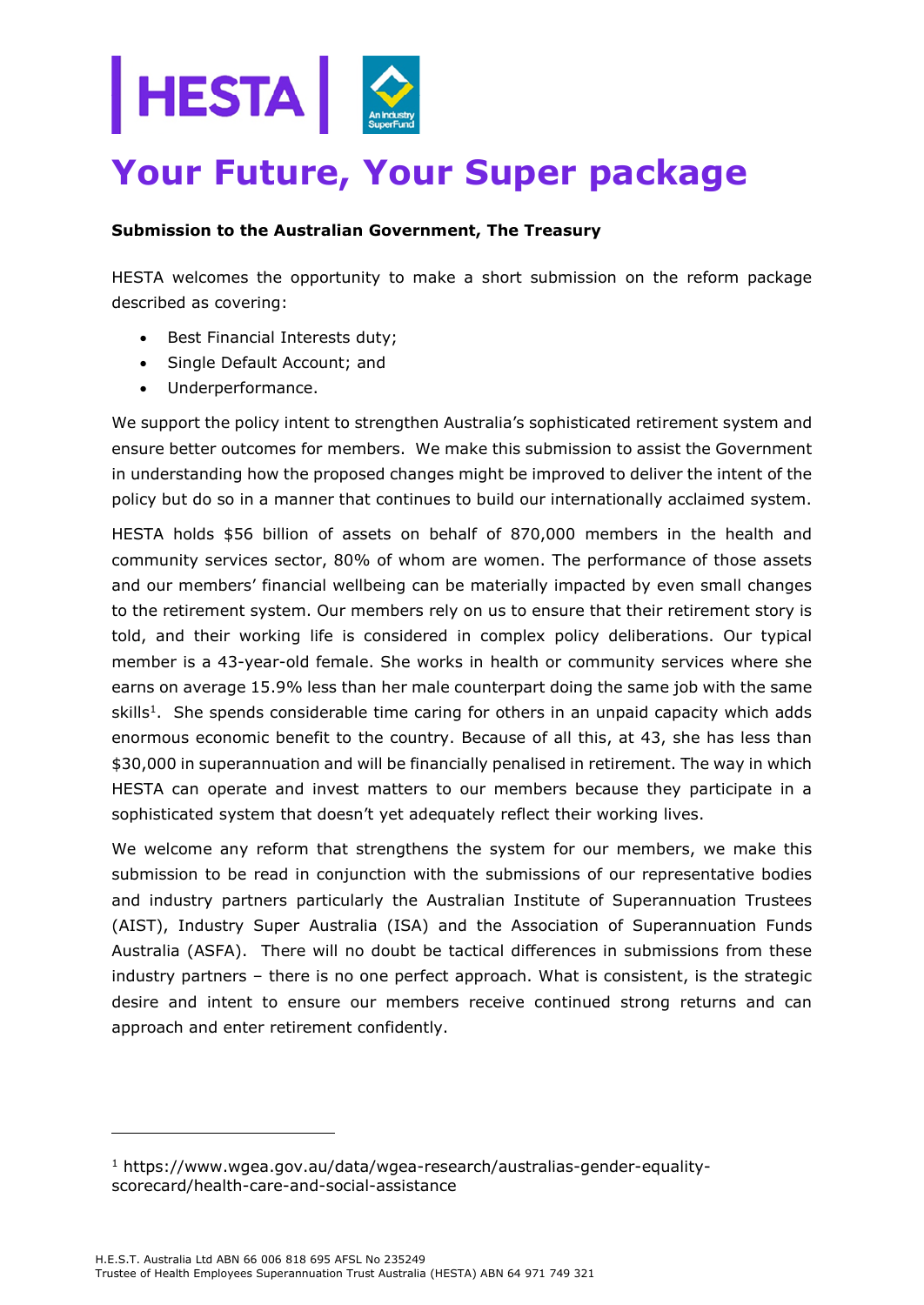### **Best Financial Interests Duty:**

Both the Productivity Commission and Royal Commission into Misconduct in the Banking, Superannuation and Financial Services Industry (Royal Commission) noted the behaviour of fee setting beyond cost recovery and the profiteering culture as potentially contrary to member's best interests.

Any reforms that attempt to address these important issues should consider the role of dividends and the methodology of fee setting. It is concerning that the exposure draft does not effectively do this. The explanatory memorandum to the draft Bill introduces a concept of different treatment of "core" expenditure and "discretionary" expenditure. This appears to go beyond the scope of the Bill itself, and further, does so in a manner inconsistent with the way expenses were considered by the Productivity Commission and the Royal Commission.

For example, we strongly disagree that expenditure promoting fund awareness in an environment with low literacy and engagement may not meet the best interest test.

Trustees are already obligated to act in the best financial interests of members, as the "best interests' obligation" has been interpreted by the Courts to mean "best financial interests" since Cowan v Scargill (1985). Unlike retail superannuation providers, we do not distribute profit in the form of dividends to a parent company and then enact our trustee obligations over the remainder of the resources.

Noting the Trustees duties already in practice and our ongoing commitment to transparency, we strongly disagree that Treasury should be given the extraordinary powers to draft regulations prohibiting certain payment types. This overreach was never opined by the Royal Commission nor the Productivity Commission.

The benefit of any Trust structure is to allow those who are best positioned to know the interests of members to apply that knowledge. The role of the Regulator – recently appropriately strengthened, is to enforce this. The proposed reform allows the intervention of people without the knowledge and experience of the members into this structure at an abstract level. This undermines the very nature of the trust structure used widely in Australia to align the benefits of members with decision makers and represents a retrograde step in the superannuation landscape.

#### **Single Default Account**

HESTA has previously made detailed submissions on the matter of "stapling". We encourage a review of these submissions and those made by our industry partners, particularly ISA, prior to any further consideration of the legislation.

We strongly believe that a better model for ensuring the non-proliferation of multiple accounts should be based on the automatic rollover of balances, whereby a member is "stapled" to their balance which is automatically rolled over into their new account when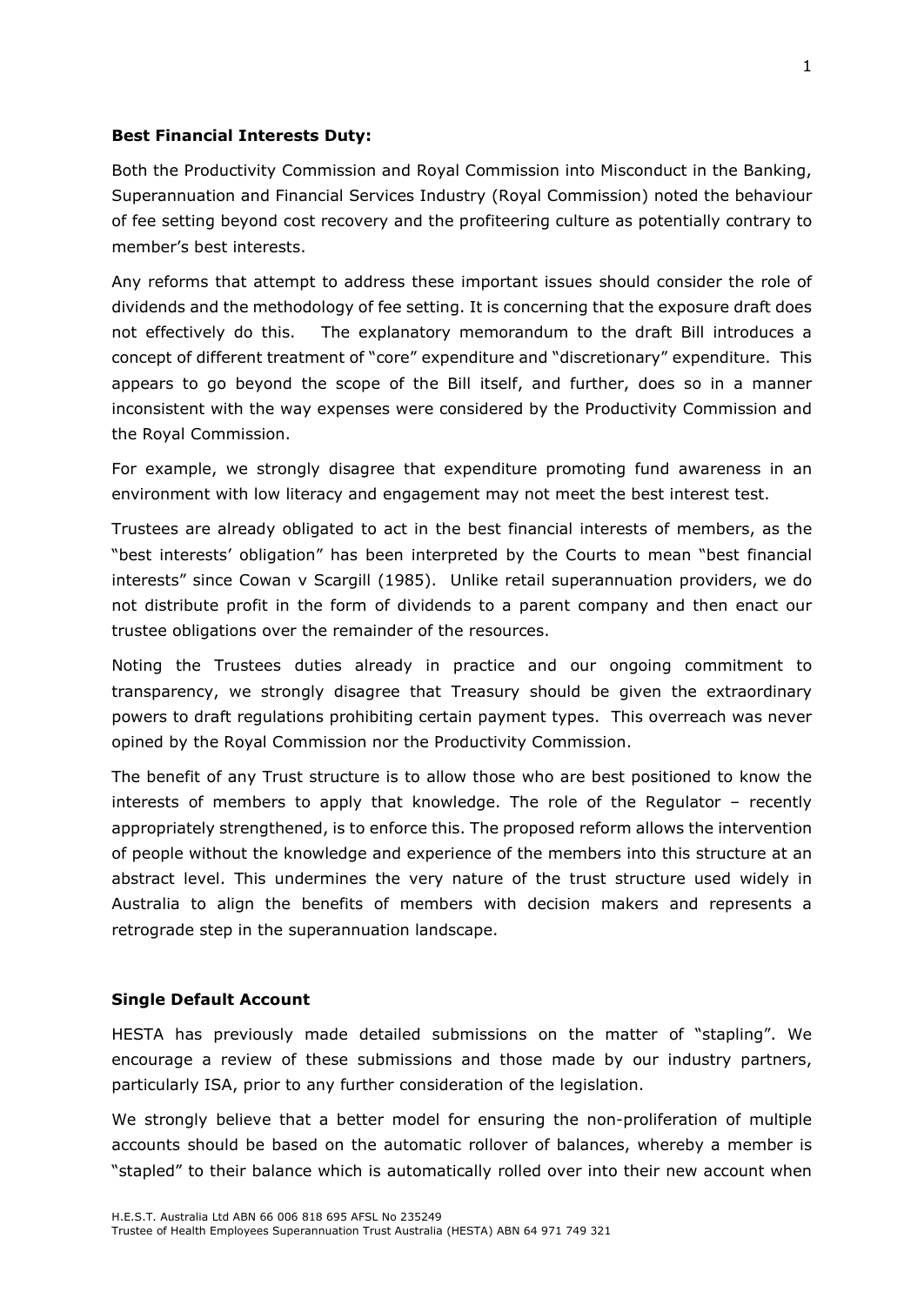they join a new employer. This will require an ongoing role for the Fair Work Commission to ensure funds receiving money are appropriate for their industry.

Many of our members rely on the ancillary products we are obligated to supply – such as life and incapacity insurance. Under the Government's proposed model of "stapling" a new workforce entrant who is stapled to a product while working in a relatively low-risk industry such as retail, but who later moves into a higher-risk industry such as nursing, will retain an insurance policy that is unlikely to cover them appropriately.

We strongly endorse the findings of the KPMG Report commissioned in 2019, found [here](https://www.industrysuper.com/media/stapling-of-superannuation-accounts-an-independent-analysis-by-kpmg/) examining how the use of technology could tackle underperformance and multiple accounts simultaneously.<sup>2</sup>

## **Underperformance**

We support the policy intent to give greater transparency to beneficiaries and protect them from underperforming products.

In order to properly deliver that intent, performance should be assessed on Net Returns. We are not clear about the reasons why the Government would choose to use a metric to determine returns before administration fees have been deducted and note that the possibility of including investment fees has been included in the draft bill. The differences in the fee culture of retails funds and industry funds has been well documented by the Productivity Commission, the Royal Commission and recently by APRA in discussion of the 2020 heat maps<sup>3</sup>. We encourage the Government to consider the recent analysis of the Heatmap by ISA and referenced in their submission to this consultation. If the aim of the reforms is transparency and protection, it is crucial that all fee types be considered so that the end result is reflective of what members will receive in their accounts.

Further, we encourage a more nuanced conversation about systemic underperformance rather than the blunt measures discussed in the budget announcement. It may be that from time to time, strong funds will underperform at the margins of the proposed measure. The proposed measure should consider systematic underperformance which might be evidenced over a longer period of time or a more material difference from the benchmark.

The time period proposed in the budget papers for the assessment is not reflective of contemporary understanding of market cycles. Investment performance should be considered over a longer time period of 10 years.

3 Helen Rowell, Speech to ASFA Briefing, APRA Heatmaps 2020

<sup>2</sup> https://www.industrysuper.com/media/stapling-of-superannuation-accounts-anindependent-analysis-by-kpmg/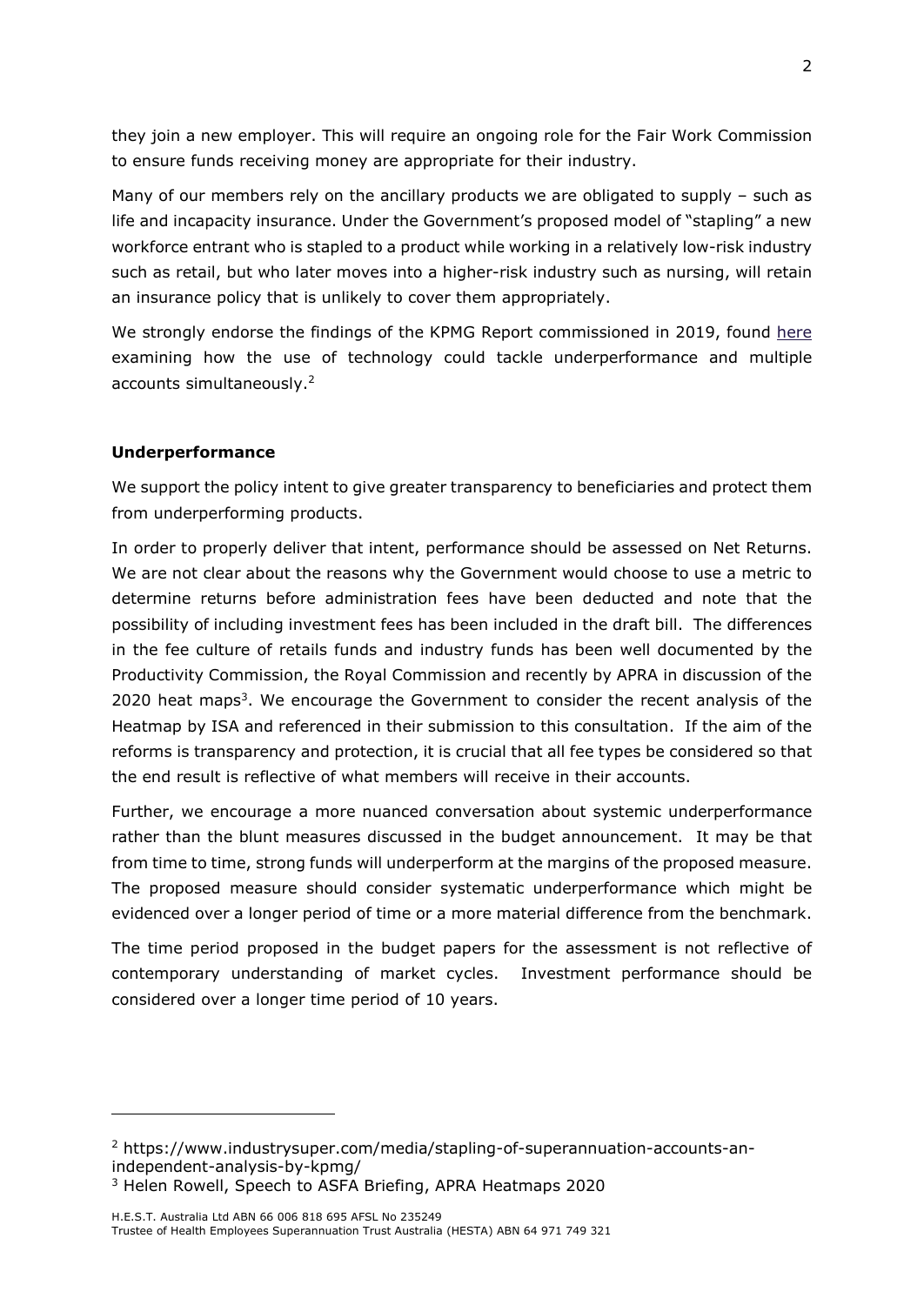Our concerns about the proposed benchmarks within the performance test as discussed in the budget papers, are similar to those raised by other industry participants and stakeholders, primarily:

- the limited capacity to consider the different risk characteristics of investments and the appropriate management of risk, including use of defensive and growth options, to match members' needs across their lifetimes;
- the incentive this will likely create for trustees to focus on the management of risk and returns relative to the proposed benchmark rather than absolute returns to members; and
- the disincentives this will likely create for investing into real and unlisted assets such as important community infrastructure in Australia; and
- the lack of consideration of different asset allocation strategies, which are an influential driver of returns for members.

We have particular concerns about the proposed treatment of unlisted assets in the benchmarking methodology.

For example, the use of a listed index – the FTSE Core Developed Infrastructure Index hedged to AUD (the "FTSE" index), as proposed in the exposure draft, is simply not an appropriate benchmark for unlisted infrastructure. The impact of this will be covered in detail in the submission made by Industry Funds Management (IFM) and we encourage the Government to consider this in deliberations. To summarise some of the concerns –

- 1. Listed infrastructure indices display correlation with other listed indices, not with the underlying asset class.
- 2. The FTSE is largely exposed to North American infrastructure, and primarily across the utilities, railroads and conventional electricity sub-sectors. It includes a number of sectors that many established infrastructure funds do not invest in (e.g. conventional electricity, railroads) and comprises only 4% transport infrastructure, which makes up the largest subsector of both our Australian and global infrastructure funds.

This is one example of the ill-considered approach of using listed benchmarks to assess the performance of unlisted assets.

It will be to the detriment of the nation, and our economic recovery from the pandemic, if proposed benchmarks make unlisted infrastructure unattractive. A significant incentive for HESTA to invest in the unlisted market is that the investment is not correlated to listed markets and will diversify a portfolio away from listed market volatility to provide earnings stability, protection from inflation and portfolio risk management. The same argument can be applied to agriculture, social infrastructure, roads, transport, ports. This issue requires immediate attention.

We note also the limitations of basing the proposed test on a "reference portfolio approach". This is not reflective of contemporary portfolio construction techniques that use a Total Portfolio Approach (TPA). This is widely regarded as the most effective method and has been adopted by the world's leading funds.